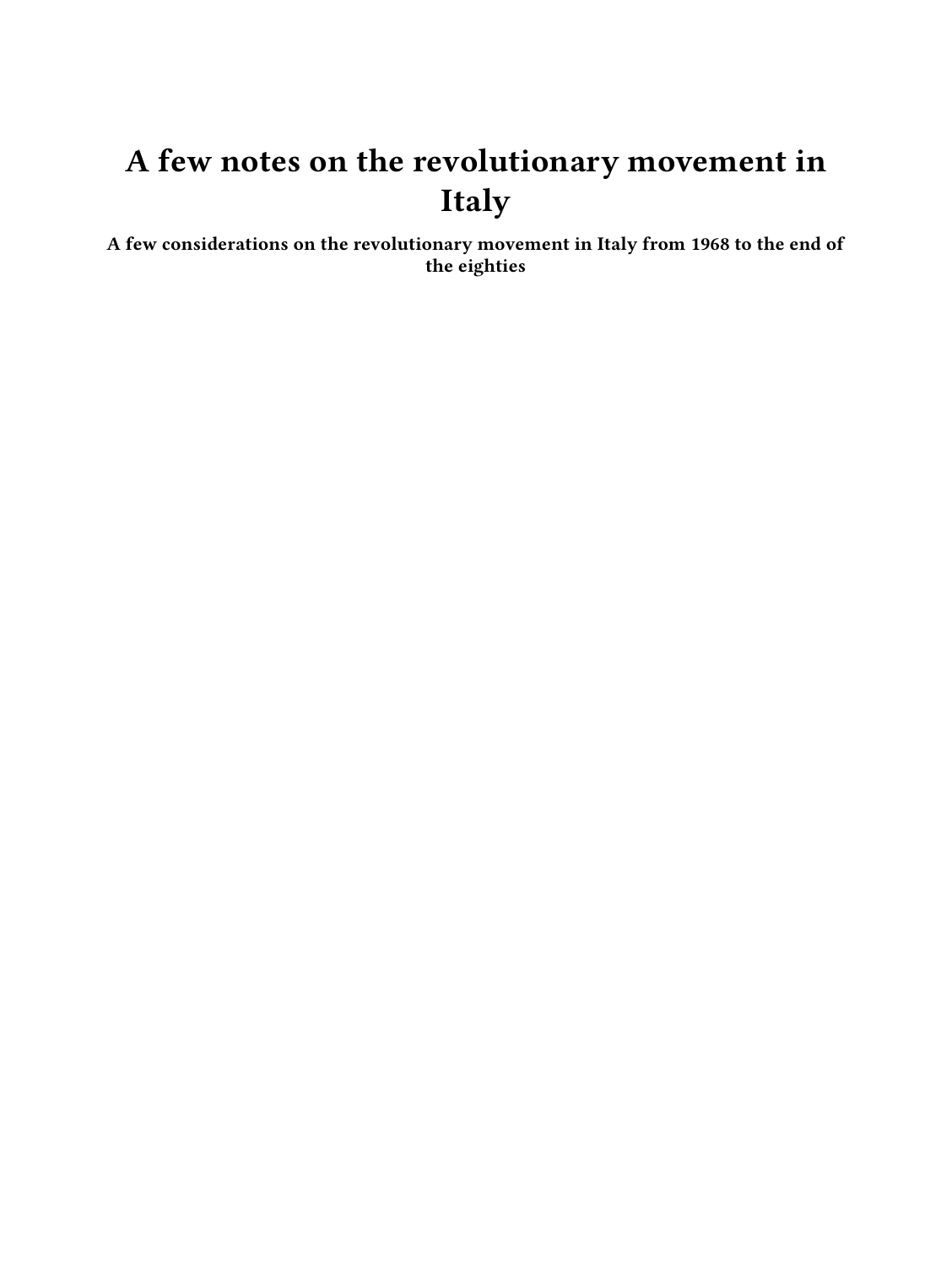Historical background

In Italy as in many other parts of Europe May '68 in France marked a great upsurge in libertarian expression, and parallel to this a relaunching of political organisations. There was a great surge towards the anarchist movement but the latter were full of contradictions and many of the young people who turned to it quickly left, disillusioned. An attempt was made to re-organise the anarchist movement through the old rigid structure of the FAI (Italian Anarchist Federation), however it was incompatible with the needs of the moment. At the same time Servire il Popolo (Serve the people), a Marxist Leninist organisation, was formed.

In the Hot Autumn of '69 workers in the factories began to organise autonomously in the form of wild strikes, factory occupations, etc, and these are forms of struggle that are still used today, although with no clear continuity.

Lotta Continua was born following the struggles of 68/69 and immediately following it, Potere Operaio. December 12 sees the State massacre of Piazza Fontana, a criminal provocation carried out by the secret services and fascists with the aim of putting a brake of the great wave of spontaneous self-managed struggles of the workers and terrorising them into retreating into the controlled structures of the official trades unions and parties. The whole of the extraparliamentary movement finds unity in the defence of the arrested anarchist comrades and the denunciation of the State's strategy of terror. This marks a new phase, still in course today, of witch hunts against anarchist militants as scarecrows to ward off any manifestation of spontaneous struggle.

1969 saw the start of a chain of revolts in the overpopulated prisons where enraged proletarian and 'political' prisoners who had begun to swell that population from '68 onwards came together in overcrowded conditions. This situation continues today, although the State has tried to separate the two, building special prisons for the segregation and annihilation of revolutionary militants.

During this period the State found itself facing a growing crisis in economic and political structures, resulting in an uncurtailed growth in the unemployed margins of the population who were quite excluded from the production process. This was most acute in the South of Italy, a region which has always been deliberately underdeveloped in order to promote the growth of capitalism in the North. In 1970 exasperation due to this situation led to the popular revolt of Reggio Calabria, which however fell into the hands of the fascists due to anarchists' incapacity to be present in these struggles and oppose themselves to the corporate aims of the fascists.

The growth in the autonomous organisation of the proletariat at the workplace and areas of non-work (unemployed and students), accelerated the move to the right by the reformist left (C.P. and trades unions) who took up the defence of the State and its institutions against all forms of spontaneous struggle. The first clandestine structures were born at this time: Gruppi di Azione Proletaria (GAP) were formed in Genoa around 1970. They were supported by Potere Operio, while Lotta Continua condemned them and has continued along this road of political opportunism which developed into a squalid gauchisme before disbanding as a political movement in 1975, becoming no more than a small group around a daily paper.

In 1970 at Trento university the Red Brigades began to take form and in '71 started to carry out clandestine actions in the factories in the Milan area. At that time their actions were linked to the workers' struggles through sabotage of the production or attacks on the factory hierarchy. These actions were well received by the working class. Only later did the Red Brigades take on a logic of the Leninist party organising through a political centralised direction and vertical structure of militants on the principle of democratic centralism. Many other armed groups soon developed. The NAP, born in the southern town of Naples were the first to fall under the repression: militants were assassinated or imprisoned. Prima Linea, born as a clandestine movement and open to various tendencies, through time developed a Leninist structure. Azione Rivoluzionaria was of a libertarian tendency and often made explicit reference to anarchism. Its actions were directly linked to struggles in course. Various other combatant nuclei acted in different situations, but through time they came to be part of the afore-mentioned organisations, in particular Prima Linea. State repression and defence from it forced all of these groups including Azione Rivoluzionaria into closed structures that accentuated the rigid model with all the ensuing consequences: distance from the real workers' movement, centralisation of command, in a word, towards Leninism. The clandestine group ceased to be the expression of mass struggle but followed objectives whose aim became its own survival, with the political alibi that they represented the proletarian movement.

In '72/'73 began the progressive and irreversible failure of the political and organisational project of the Marxist-Leninist groups that were well known in '69 (Lotta continua, Avanguardia Operaia, MLS) and structured as parties on the model of democratic centralism. What gave the final blow to the so-called 'small parties' was a) the growing contradictions resulting from clandestinity, and a perpetual ambiguity between legalitarianism and anti-institutional struggle; b) the birth of the feminist movement that emerged from left-wing cultural currents to become a real mass movement and virulent accuser of the hierarchical, bureaucratic and sexist structures of the traditional left groups; c) the growth of anti-authoritarian and libertarian values and structures (committees, collectives, spontaneous circles,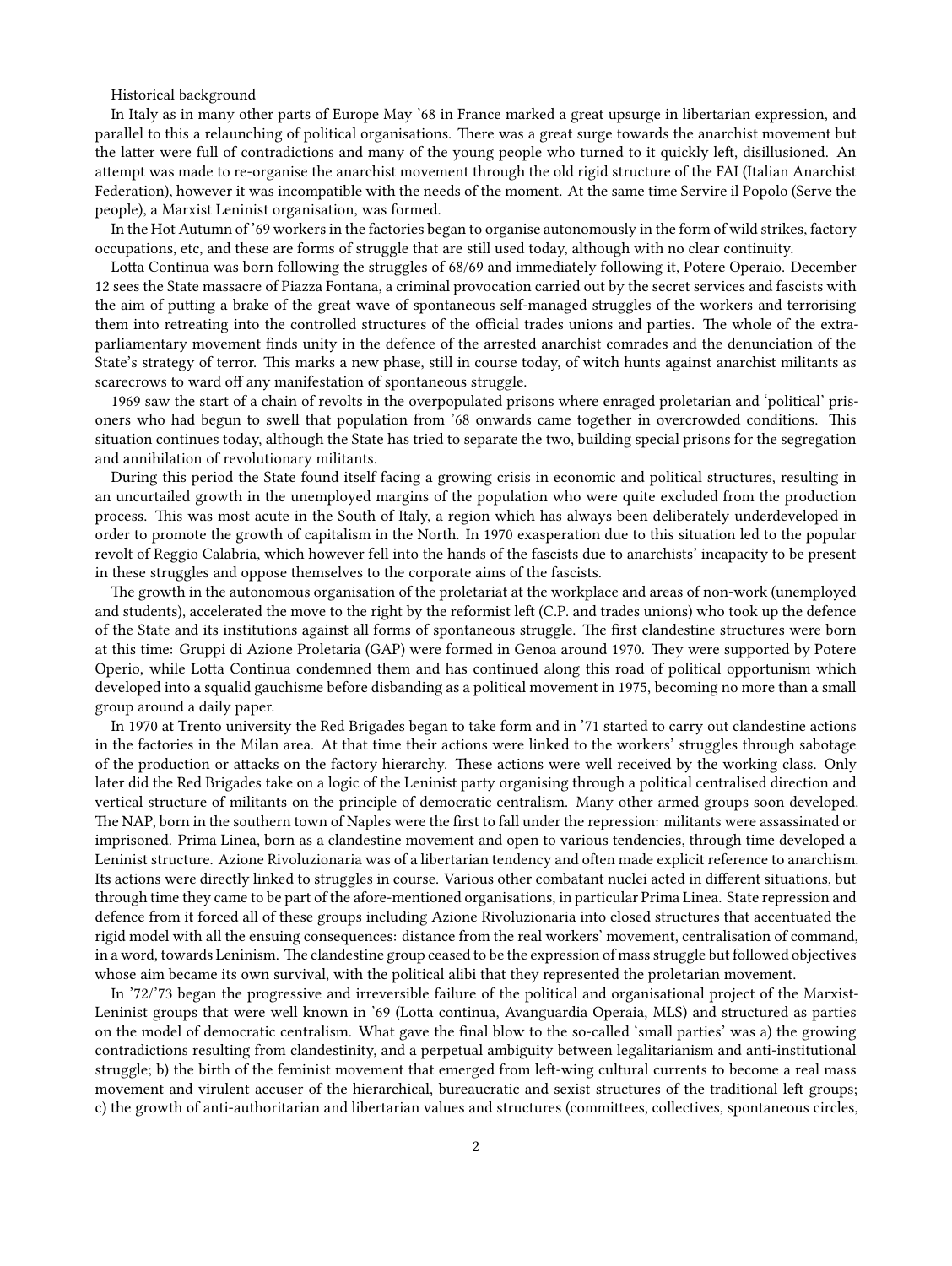defined by social struggles in specific areas) are an expression of the refusal to enter organisations with preconstituted political programmes.

The reviews *Rosso* and *Senza Tregua* (founded on the disbanded Potere Operaio) become the mouthpieces of the so-called 'area of autonomy', an expression of the movement in where different currents and tendencies unite and co-exist, but all defined by a workerist component and a presence in the big factories in the North through 'workers' political committees' and 'workers' autonomous committees'. It is from the coordination of these organisms that the project of Autonomia Operaia took shape, with an analysis of the new revolutionary subject who refuses work and the factory hierarchy, and practices violent struggle in opposition to the unionised, reformist worker.

The years leading up to 1977 were a long period of struggle. The refusal to be ruled spread, individual forms of struggle such as absenteeism generalised to sabotage and production boycots. Mass illegality led to a general rebellion against the State drawing in the unemployed, the non-guaranteed, the employed proletariat and various other strata of the population.

The Communist Party and trades unions couldn't guarantee to restore social peace as the mechanism of the revisionist dialectic claims/reforms was clogged up due to the constant work of destruction by the revolutionaries.

The State responded to the generalised situation of ungovernability by mobilising the Secret Services in various plots for coups, another massacre (the explosion on the train Italicus near Bologna), and the introduction of liberticide laws (the Reale law which, through the police, was responsible for the deaths of dozens of comrades during demos and occupations).

The movement responded by intensifying mobilisation, as did the recently formed armed groups that were defined within a precise strategy. From the end of '75 an infinity of small groups, expressions of situations of struggle, and individual militants, carried out actions of sabotage and attacks on the centres of production, the factory hierarchies, the centres of social control (employment offices, social security offices, etc), the centres of police repression (army barracks, police headquarters, etc), creating a diffused, constant guerilla. This movement was anarchist in its very essence and in what militants were expressing, their choice of direct action and their refusal to be represented by any organisation that reproduced hierarchical mechanisms that suffocate the subversive charge.

In 1977 the violent refusal of all institutions and the armed opposition to the military became a historic insurrectional possibility. The Italian revolutionary movement has had to pay a very high price for not having known and in large part not been able to take this on.

On the one side the State reacted with an aggression of incredible proportions, coagulating various social sectors around itself and drawing the Communist Party and trade unions into the project of the annihilation of the revolutionary movement. On the other, the movement of '77 was distorted by an authoritarian component that saw revolution as a simple question of a politico-military strategy and claims to take the place of the real proletarian movement.

In 1978, while the movement was still absorbed by questions raised by the dispersion of the insurrectional occasion produced by the struggles of the preceding year, saw the most clamorous of the Red Brigades' actions, the kidnapping and elimination of Aldo Moro, president of the Christian democrat party, so enacting the Leninist logic of the vanguard party which represents the interests of the proletariat. From then on the Red Brigades, and Prima Linea behind them, increasingly reveal the nature of their authoritarian structures, destined to reproduce themselves on the political scene and confirm their presence by engaging in spectacular actions against the war apparatus of the State.

In much of the revolutionary left there is widespread impotence and lack of faith in the struggle, while the only problem seems to be whether to adhere to clandestine armed struggle or not.

The disorientation in the response to the attack of the State and the mystification of the equation 'armed struggle equals clandestinity', leaves the real movement paralysed under the increasingly heavy blows of power.

1979 saw the instauration of a climate of terror in Italy through the criminalisation of every form of struggle, the construction by the media of the scarecrow of terrorism, political censorship with the shutting down of papers and reviews, the launching of 'special laws against terrorism' which led to the arrest of hundreds of militants on 'suspicion' alone, leading to summary sentences. In fact the movement is 'outlawed', criminalised, accused of terrorism; continual blitz operations lead to persecution and intimidation. The whole 'area of autonomy' is under inquest, its publications are shut down, its presumed leaders arrested en masse. Then it is time for the libertarian area: false evidence is construed to close the review 'Anarchismo' and to arrest its collaborators. (A frame-up that was to collapse, above all thanks to its very inconsistancy). In the field of armed struggle power plays the card of total liquidation, the 'laws against terrorism' are applied quite arbitrarily and any pretext whatsoever justifies reclusion for years in the State's special concentration camps. When it has no evidence or cannot invent any against the comrades, it plays its most revolting card of all, creating 'repentant terrorists', a handful of squalid individuals who, often lying and inventing in exchange for a promise of 'pardon', sells the state the lives of dozens and dozens of comrades and opens the way to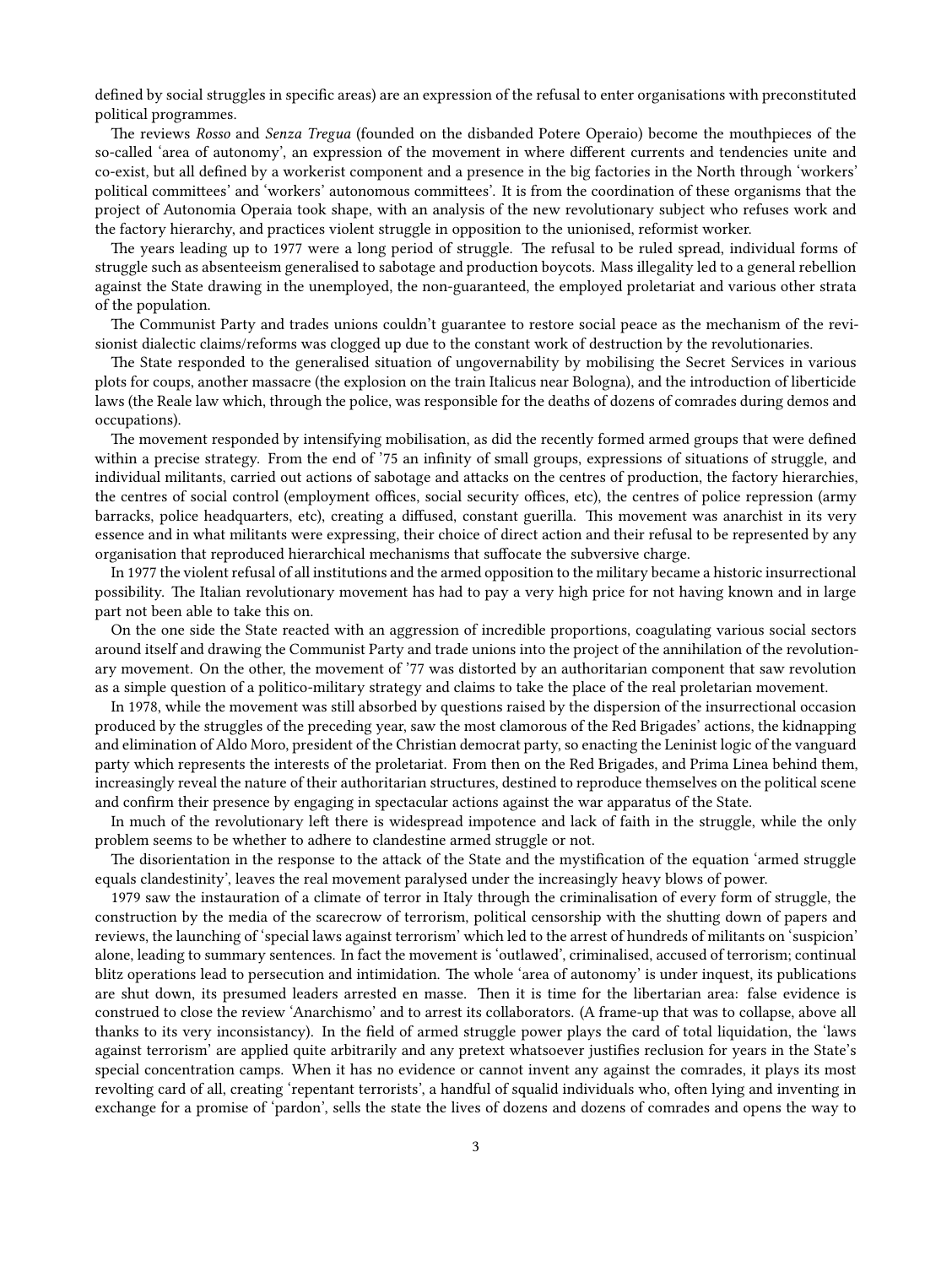the most vile campaign of extermination. Half destroyed in their organisational fabric and many of its components physically eliminated, the clandestine groups have continued the debate on armed struggle from inside the prisons and small groups of comrades outside have continued to spread this among the movement which at the end of 1980 is partially dispersed and on the defensive.

The communique put out by a group of comrades belonging to Azione Rivoluzionaria has led to much discussion within the anarchist movement and the movement of political prisoners in general. They are the clandestine group who from the beginning made reference to libertarian values and refused party organisation with a central direction direction and a vertical structure. The document made known their position concerning the organisation Prima Linea, claiming that the latter have a non-authoritarian structure, a real presence and adherence in the movement and a natural heredity of contents expressed in '77, and their decision to unite with this organisation.

Such an analysis of Prima Linea cannot be shared from an anarchist point of view. This military formation does not see itself as representing the libertarian content of the movement of '77 which, in its creativity had refused every form of delegate. It is hard to see how a structure with its characteristic of clandestinity and the need to organise at various levels in order to survive, perpetuating a central direction and various active minorities who guarantee recruiting and replacement of militants, could do so. One might ask what the claimed adherence to the mass movement is, when objectives struck are not representative of situations of struggle, but of the analyses of Prima Linea, the need to strike the representatives of power, to take the attack 'to the heart of the State' (analysis common today both to PL and the BR). The action by Prima Linea is against journalists, judges, representatives of the repressive apparatus. This debate, which has certainly not ended, is significant of the level of the clash today in Italy and the problems posed by the struggles of these years.

The anarchist point of view is against a division into roles between the specialists of military strategy and those carry out that have been studied at tables elsewhere, and those who represent the needs of the proletariat, and must express this somewhere other than in artifical counterpositions between armed struggle and social mobilisation.

The point of view of the anarchist movement in Italy in its various articulations is always for direct action, the refusal of the delegate and the negation of any kind of power whatsoever.